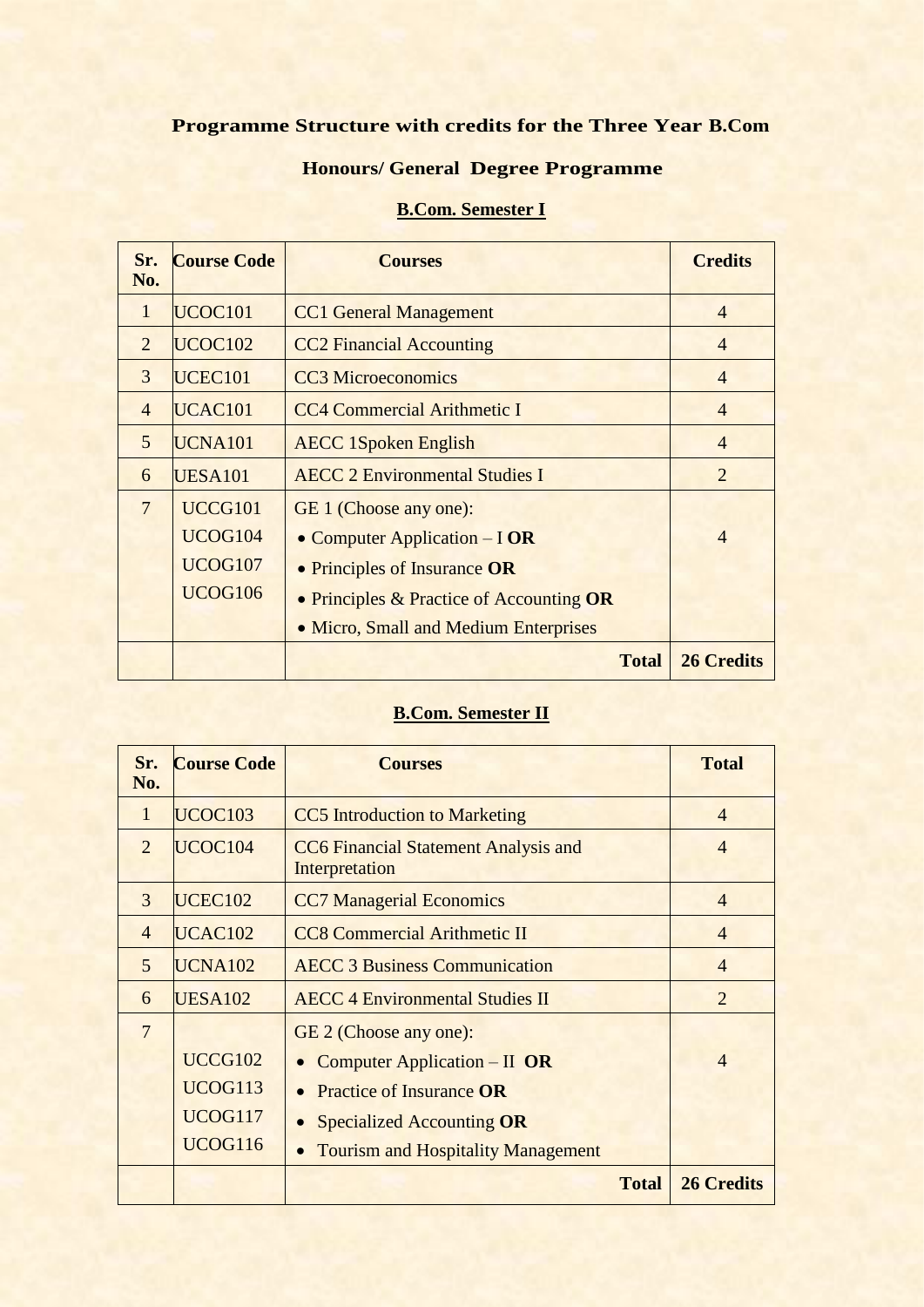## **B.Com. Semester III**

| Sr.<br>N <sub>0</sub> . | <b>Course Code</b>            | <b>Courses</b>                                                                                           | <b>Total</b>   |  |  |
|-------------------------|-------------------------------|----------------------------------------------------------------------------------------------------------|----------------|--|--|
| $\mathbf{1}$            | UCOC <sub>105</sub>           | <b>CC9 Business Finance</b>                                                                              | $\overline{4}$ |  |  |
| $\overline{2}$          | UCOC <sub>106</sub>           | <b>CC10 Fundamentals of Cost Accounting</b><br>$\overline{4}$                                            |                |  |  |
| 3                       | UCOC <sub>107</sub>           | <b>CC11Entrepreneurship Development</b>                                                                  | $\overline{4}$ |  |  |
| $\overline{4}$          | UCLS101<br><b>UCOS101</b>     | SEC 1 (Choose any one):<br><b>Business Laws</b><br><b>New Venture Planning</b><br>$\bullet$              | $\overline{4}$ |  |  |
| $\overline{5}$          | UCAG101<br>UCOG121<br>UCOG124 | GE 3 (Choose any one):<br>• Business Statistics OR<br>• Business Environment I OR<br>• Retail Management | $\overline{4}$ |  |  |
| 6                       | UCEG101<br>UCOG132            | GE4 (Choose any one):<br><b>Economics of Resources OR</b><br><b>Consumer Behavior</b>                    | $\overline{4}$ |  |  |
|                         |                               | <b>TOTAL</b>                                                                                             | 24 credits     |  |  |

## **B.Com. Semester IV**

| Sr.<br>No.     | <b>Course Code</b>        | <b>Courses</b>                                      | <b>Total</b>            |
|----------------|---------------------------|-----------------------------------------------------|-------------------------|
| $\mathbf{1}$   | UCOC <sub>108</sub>       | <b>CC12</b> Fundamentals of Investment              | $\overline{4}$          |
| $\overline{2}$ | UCOC <sub>109</sub>       | CC13 Income Tax                                     | $\overline{4}$          |
| 3              | UCOC110                   | <b>CC14 Accounting for Service Organizations</b>    | $\overline{4}$          |
| $\overline{4}$ | UCLS102                   | SEC 2 (Choose any one)                              | $\overline{4}$          |
|                | <b>UCOS102</b>            | <b>Companies Act and IPR Laws OR</b><br>$\bullet$   |                         |
|                |                           | <b>Collective Bargaining and Negotiation Skills</b> |                         |
| $\overline{5}$ | UCAG102                   | GE 5 (Choose any one):                              |                         |
|                | UCOG138<br><b>UCOG139</b> | <b>Business Statistics OR</b>                       | $\overline{4}$          |
|                |                           | <b>E-Commerce and E-Accounting OR</b>               |                         |
|                |                           | <b>Event Management</b><br>$\bullet$                |                         |
| 6              | UCEG104                   | GE6 (Choose any one):                               | $\overline{4}$          |
| UCOG147        |                           | <b>Indian Economy OR</b>                            |                         |
|                |                           | <b>Salesmanship &amp; Sales Management</b>          |                         |
|                |                           |                                                     | <b>TOTAL</b> 24 credits |

Seats for GEs from Semester I to Semester IV will be allocated on 'first come, first serve' basis.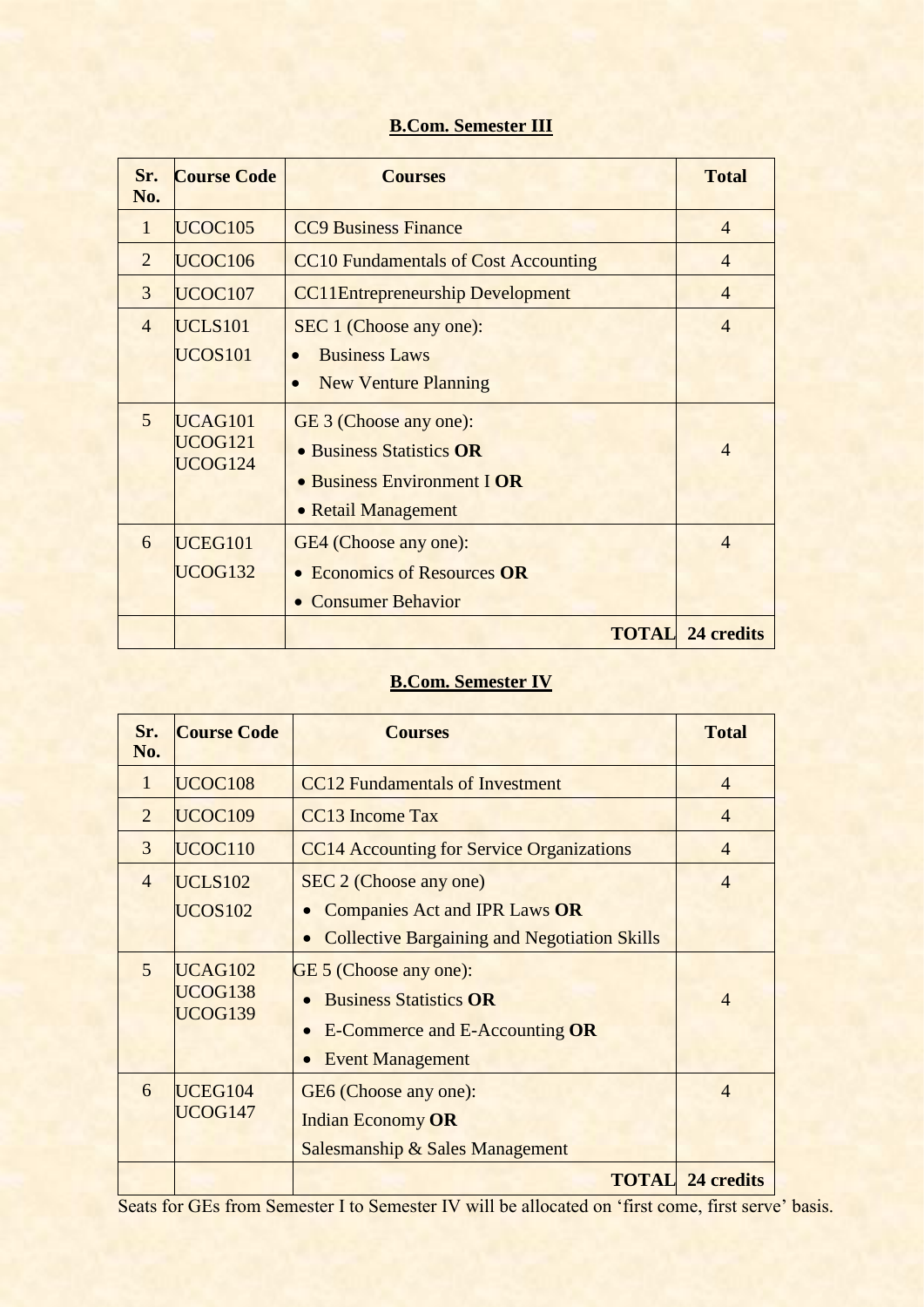#### **B.Com. Semester V**

| Sr.<br>No.     | <b>Course Code</b>  | <b>Course Name</b>                                   |                     |                                                           |  |
|----------------|---------------------|------------------------------------------------------|---------------------|-----------------------------------------------------------|--|
| $\mathbf{1}$   | UCOC111             | <b>CC15</b> Industrial Management                    |                     |                                                           |  |
| $\overline{2}$ | <b>UCEC103</b>      | <b>CC16 Indian Monetary and Financial System</b>     |                     |                                                           |  |
|                |                     | <b>Accounting Major</b>                              |                     | <b>Business Management Major</b>                          |  |
| 3              | UCOD <sub>101</sub> | DSE 1 Income Tax $&$<br><b>Goods and Service Tax</b> | UCOD <sub>103</sub> | <b>DSE</b> 1 International<br><b>Marketing Management</b> |  |
| $\overline{4}$ | UCOD <sub>105</sub> | <b>DSE 2 Auditing</b>                                | UCOD <sub>107</sub> | <b>DSE 2 Retail Management</b><br><b>Strategies</b>       |  |
| $\overline{5}$ | UCOD109             | <b>DSE 3 Government</b><br>Accounting                | UCOD111             | <b>DSE 3 Advertising</b><br>Management                    |  |
| 6              | UCOD113             | <b>DSE 4 Financial</b><br>Reporting                  | <b>UCOD115</b>      | <b>DSE 4 Services Marketing II</b>                        |  |
|                |                     | <b>TOTAL</b>                                         |                     | 24 credits                                                |  |

**In Semester V, General Students will answer the first two compulsory core papers and the first two papers of the discipline they have chosen.**

#### **B.Com. Semester VI**

| No.                                                                                                            | <b>Course Code</b>         | <b>Course Name</b>                                                                      |                     |                                                                                           |
|----------------------------------------------------------------------------------------------------------------|----------------------------|-----------------------------------------------------------------------------------------|---------------------|-------------------------------------------------------------------------------------------|
| 1                                                                                                              | UCOC112                    | <b>Human Resource Management</b>                                                        |                     |                                                                                           |
| $\overline{2}$                                                                                                 | <b>UCEC104</b>             | <b>International Economics</b>                                                          |                     |                                                                                           |
|                                                                                                                |                            | <b>Accounting Major</b>                                                                 |                     | <b>Business Management Major</b>                                                          |
| 3                                                                                                              | UCOD117                    | Accounting Major $V -$<br><b>Advanced Company</b><br><b>Accounts</b>                    | UCOD119             | <b>Business Management Major V</b><br>- Financial Management II                           |
| $\overline{4}$                                                                                                 | UCOD <sub>121</sub>        | <b>Accounting Major VI</b> –<br><b>Accounting I</b>                                     | UCOD <sub>123</sub> | <b>Business Management Major</b><br>VI – Strategic Management                             |
| 5                                                                                                              | UCOD <sub>125</sub>        | <b>Accounting Major VII –</b><br><b>Accounting II</b><br><b>OR</b>                      | UCOD <sub>127</sub> | <b>Business Management Major</b><br>VII - Supply Chain and<br><b>Logistics Management</b> |
| 6                                                                                                              | UCOD <sub>132</sub>        | <b>Accounting Major VIII-</b><br><b>Corporate Accounting</b><br><b>And Tax Planning</b> | UCOD129             | <b>Business Management-</b><br><b>BRAND MANAGEMENT</b>                                    |
| UCOP101 Project: All students have to choose a project (4 credits) in lieu of one DSE in<br><b>Semester VI</b> |                            |                                                                                         |                     |                                                                                           |
|                                                                                                                | <b>TOTAL</b><br>24 credits |                                                                                         |                     |                                                                                           |

 Students opting for B.Com. (General) will have 2 core subjects and one DSEs only in their chosen major